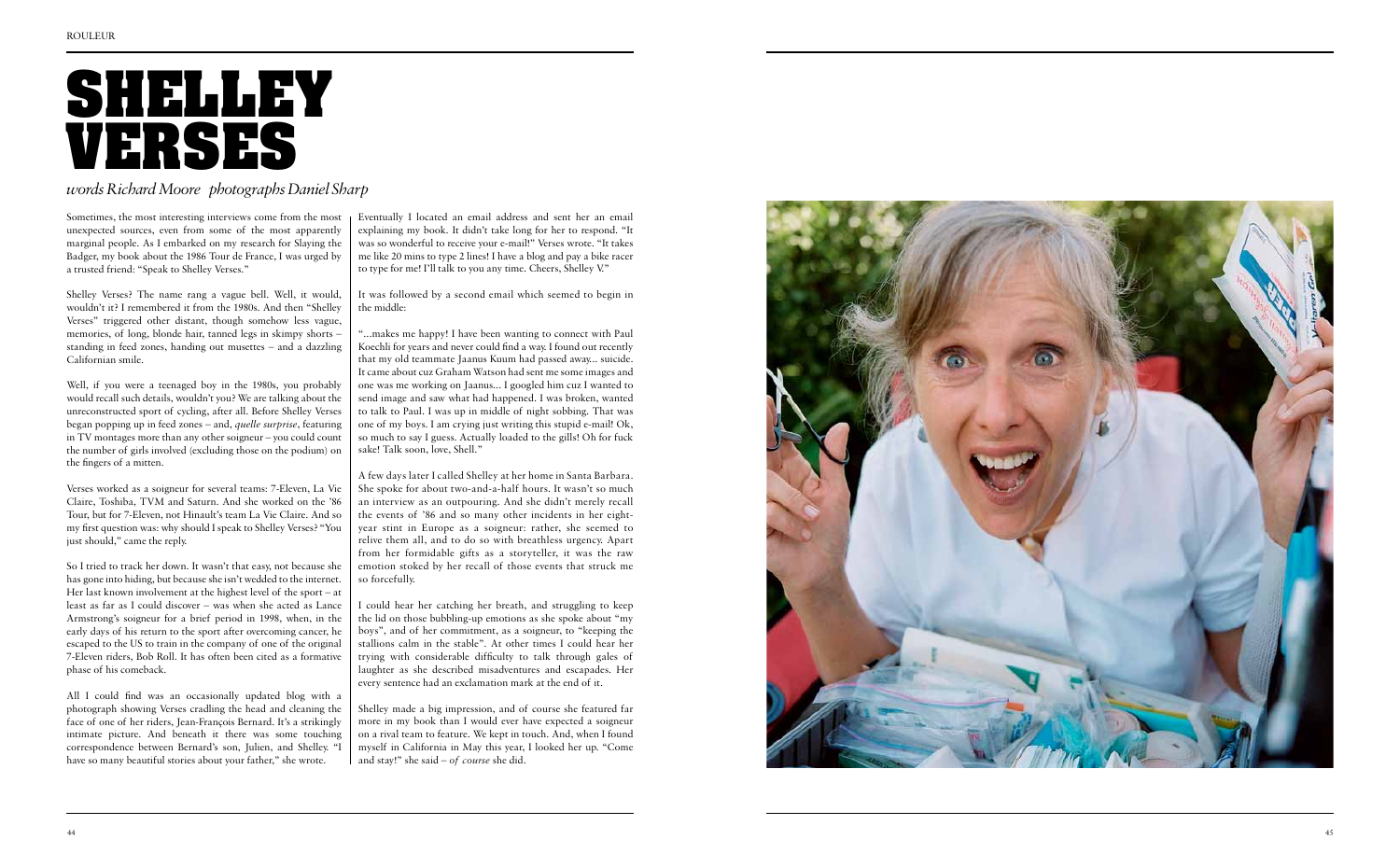She met me at the train station in Santa Barbara, the exact embodiment of the voice that had gushed through the phone, smiling dazzlingly and skipping across the platform in her bright pink hooded jacket. And the first thing she did, after the warm embrace, was to offer a bottle of water and an energy bar. Once a soigneur, always a soigneur.

Shelley Verses was an unwitting and unsuspecting pioneer who was thrown in at the deep end. Her first European race was the 1985 Giro d'Italia. The first question is: how on earth did she become involved in cycling?

Answering that, she insists, involves telling the tale of how she ended up in Santa Barbara. She grew up in Stamford, Connecticut, where she was a talented field hockey player; then she went to study physical education in Massachusetts, but she hated the course, dropped out and returned home. She enrolled at another college in Long Beach, but en route, with her brother, Stephen, their Chevy broke down "in the middle of the fucking desert" – but close to a service area.

In the toilets was a man – "this beautiful guy" – called Tony, mopping the floor. "Is that you making all that noise?" he teased her.

"I was just wondering, how far is it to Long Beach?" asked the 20-year old Shelley.

"A nice girl like you going to Long Beach?" said Tony. "It'll ruin you, Long Beach."

"I grew up by the ocean," explained Shelley. "I want to be by the ocean again. I want to see palm trees."

Tony opened his wallet, and pulled out a picture of him and his wife by a palm tree. "This is Santa Barbara," he said. Then he produced a map. "This is where you want to go. I want you to drive to Santa Barbara now. Get your car fixed. Then, if you leave Santa Barbara, Long Beach is here." He showed it on the map, then added: "But you're never gonna leave Santa Barbara."

Her brother decided the next day that Santa Barbara wasn't for

him, and left. But Verses lived in her car for the next eleven days. She never made it to Long Beach. That was 1980. "I have never, to this day, seen Long Beach State [the college in which she had enrolled]. I never finished college."

This gives some idea of Verses' personality: flaky and erratic on the surface, loyal and dependable underneath. She has never left Santa Barbara.

Once there, she wanted to work with athletes. And so she began working "in this little city college training room. And I took as many jobs as I could – I had five. I was a gardener, I sold flowers, I sold strawberries, I cleaned houses, I cleaned boats. And I got a bike, because my car finally blew up."

She also began seeing a bike racer, and she went to night school to learn massage. Soon her boyfriend "had me doing free massages to all the boys in the local bike club. And he says, 'You're a soigneur.' A fucking *what* ?

"The next thing I know, I'm at a bike race and I'm doing these little massages, like my boyfriend told me to do, and a guy comes up to me, in a red, white and blue velour tracksuit. He says [she adopts a strong Polish accent]: 'I see you at races. I'm Eddie Borysewicz, Olympic coach. I need someone like you at Olympic Training Centre.'

"Get out of here!" replied Verses (thinking: nice velour suit!).

It was the legendary coach, Eddie B, but the opportunity wasn't as glamorous as it sounded. The "job" was unpaid but it could lead, explained Borysewicz, to working with the cycling team at the 1984 Olympics in Los Angeles.

"How many girls work at the Olympic centre?" asked Verses.

"Two," said Borysewicz (and that was only because there was a quota: there had to be two). "But they never last."

"Why not?"

"Either they can't handle the load, or they're having sex with the riders," shrugged Borysewicz.



# **"Soon my boyfriend had me doing free massages to all the boys in the local bike club. And he says, 'You're a soigneur.' A fucking what ? "**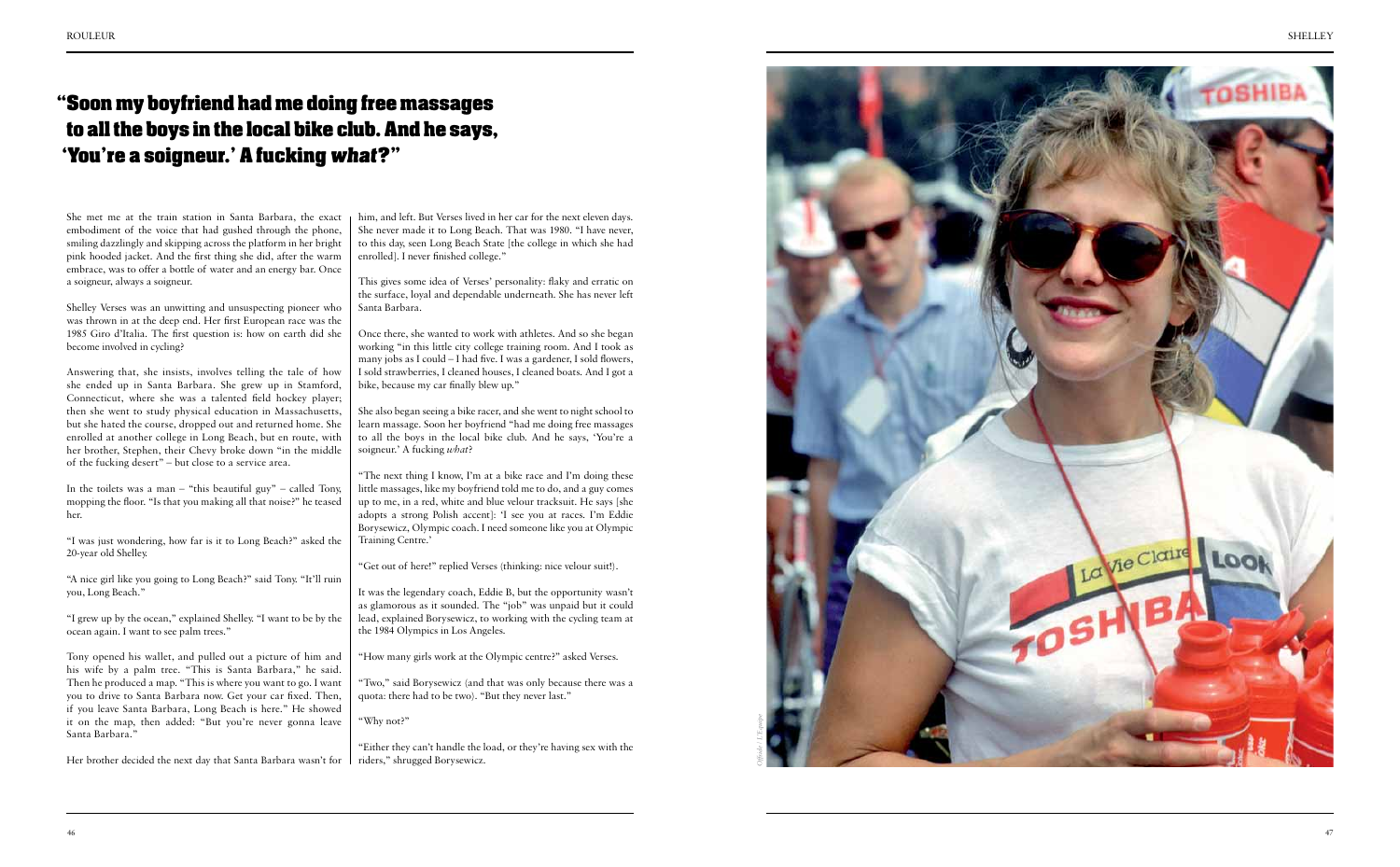"What load?" asked Verses.

"The massages," said Eddie B.

"I'll do it!" she said.

"It was so difficult," says Verses. "I went for the winter [training] camp in 1983. You had to do 12-14 rubs a day. The other girl didn't even make it to the third day. On the very first day Amos Ottley, this famous soigneur – a black guy from Harlem who had been working with the US federation for 25 years – saw me and said, 'Hey, California, get your table and put it next to me.'

"Amos says, 'What's your name?' I told him, then he said: 'I want you to copy everything I do. Everything. Don't talk unless you have a question. Copy everything I do and you'll make it. If something starts hurting you, tell me the second it starts hurting.'

"This was day three and I could hardly lift my arms. I couldn't take my shirt off. So I told him. And he took me down to the training room, and there was this 18-year-old boxer, Mike Tyson. Amos signed me up for what he was getting – ice-packing. Every night at 9.15 they had me beside Mike Tyson, packing us with crushed ice bags, down the neck, shoulders, arms, hands, full back, hips; then we'd get this electrical muscle spasm treatment and all this shit.

"And I made it. I was the first girl. That's how I started."

She still wasn't being paid. "If I wanted to make cash I babysat for little Eddie [Borysewicz's baby son] or I'd wash the coaches' cars. I didn't get paid until seven weeks before the Olympics; I didn't get anything for working at the camps.

"But I couldn't learn fast enough. I was so eager to learn that all I did in my spare working hours was hang out in the coaches' office and say, 'Somebody teach me something else!'"

Under Borysewicz, the American cycling team performed outstandingly at their home Olympics, although the successes were tainted when it was subsequently revealed that seven riders, including four medallists, had blood transfusions on the

eve of the Games. The practice wasn't illegal then, although the US cycling federation banned it in January 1985 and fined Borysewicz a month's wages.

Several of the US Olympians, including Davis Phinney and Ron Kiefel, turned professional with 7-Eleven in 1985, the year the team became the first American outfit to make a serious challenge on European racing. Verses had worked with the team on and off – she first worked for Centurion, a Californian team – and she was called up for 7-Eleven's first Grand Tour, the 1985 Giro.

The Olympics, in comparison, had been a breeze. She was completely unprepared for Europe, "a whole other world, where someone like Ruud Bakker [the long-time Panasonic soigneur] would say, 'I won five Tours de France, I won seven world championships,' and take total responsibility for what his riders did; all their success. My world had been, 'I can help facilitate someone's healing and help them recover.' In Europe it was totally different."

That wasn't all. A bigger hurdle to overcome, initially, perhaps inevitably, was her gender. 7-Eleven, run by Jim Ochowicz and Mike Neel, had taken the pragmatic step of applying for Verses' accreditation using only her initial. When she went to collect it, she was met with incredulity: "But you're a woman?"

It only got worse. "I was being interviewed all day, every day, and it was always: who are you fucking on the team? How many guys do you have sex with a day? How did you get on the team? Do you carry the bags?

"They wouldn't let me in the feed zone. The first European feed zone I was ever in was the Tour de France in 1986... They literally didn't want me out in public. They wouldn't do that to the team, nor to me, in that Giro. But because I was around the team and wearing my shorts and a T-shirt, people thought I was a girlfriend, just hanging around. At the end of the first week, Max Testa [the team doctor], Mike Neel and Och [Ochowicz] pulled me aside and said: 'Shelley, you're to wear this now for massage,' and they handed me a lab coat.

"I said, 'But that's not me!' I looked like a lab doctor! They said, 'You can't be you any more.'

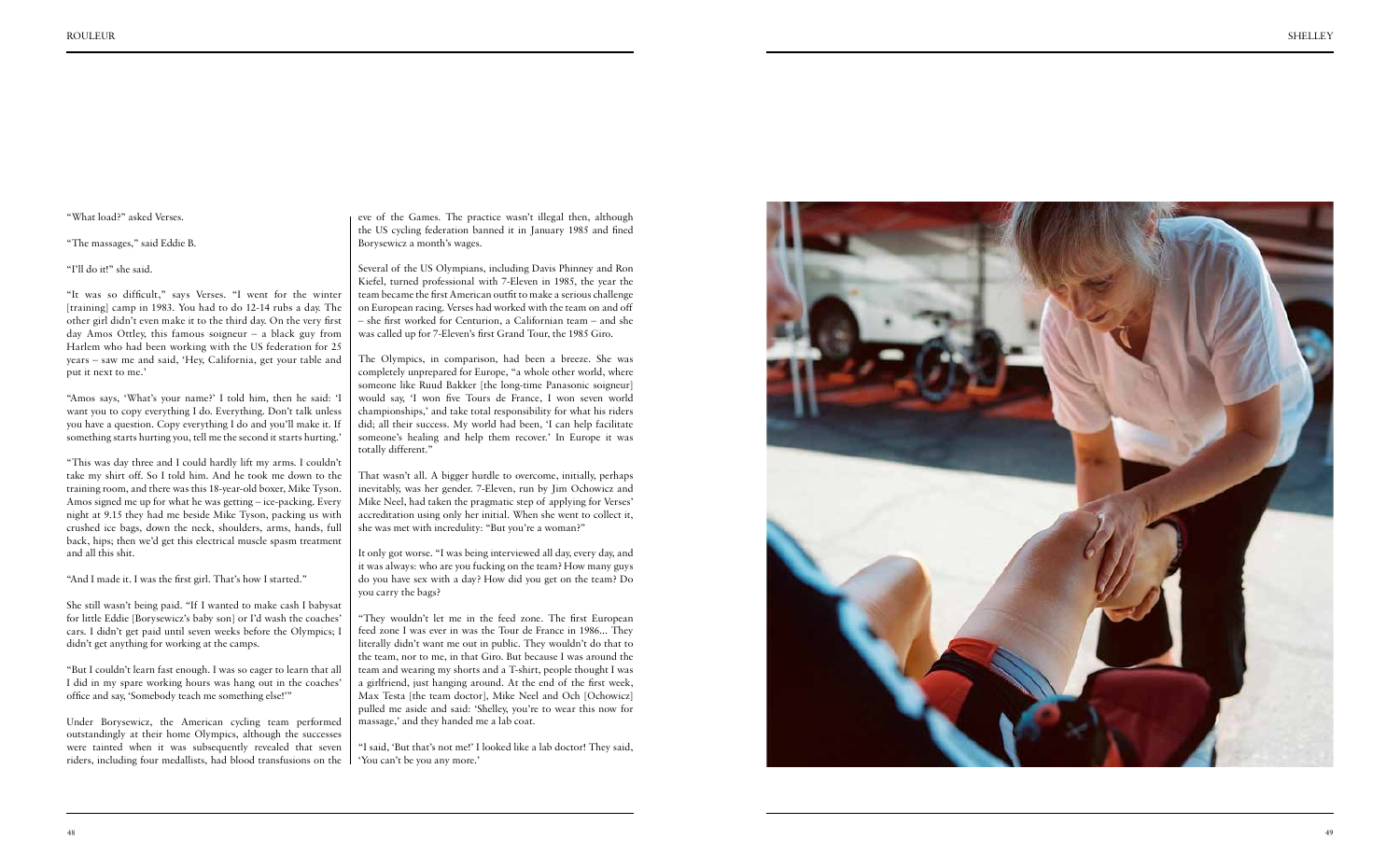"But the funny thing is that even now, in 2011, when I leave my house in the morning for my massages, I have on a long-sleeved lab coat. Even for massaging my boyfriend! I never stopped that tradition."

Of course, it wasn't just the fact they had a female soigneur – 7-Eleven were different in lots of other ways, too. "I don't think we had the intention of being different," says Verses. "We didn't know any different, we were just being ourselves.

"In fact, we were holding back on being ourselves! In the States our vans were like the fucking 7-Eleven pop stand! We had chairs, umbrellas, and when we got to Europe, in Verona for the start of the Giro, there was nothing. I was thinking, what are our boys going to sit on? I'm at the truck mixing bottles, and I'm looking around, and I see a café across the street, with Coke and Sprite umbrellas.

It was at the start, too, that she encountered Francesco Moser. "Here comes this guy, with five henchmen running after him with blue jumpsuits on, and tools, and he stops in the middle of the road, and he points at me, and he's pointing to his legs... And [Chris] Carmichael and everyone is saying, 'Shelley, it's Francesco Moser, and he wants you to go massage his legs!'

"I ran across the street. The cafe's closed, and I'm trying to decide, 'What matches our [red and green] jerseys better? Coke or Sprite?' I decide on Sprite. The other soigneurs and mechanics are sitting around, saying, '*Ah non Shelley, ce n'est pas possible*,' but I'm trying to grab the Sprite umbrella out of the table, and this waiter with an immaculate white shirt and tie comes running out of the cafe, shouting, '*Bandito! Bandito!*' I'm shouting, 'Giro! Giro! Wait a minute!' and I run across and get him hats and bottles, then I'm pointing at the umbrellas saying, '*Ritorno*!' And he says, 'OK. Which ones do you want, Sprite or Coke?'"

"And I'm like, 'Get him out of here! Go away!' and I'm shooing him away. But Davis Phinney, in a loud whisper, is saying, 'Shelley, it's Francesco Moser. You must massage his legs.' I said, 'But I'll get in trouble from Och.' Davis says, 'Believe me, you won't.'

"So I have to take a stool to Moser and he sits down by the ancient wall – because he couldn't come in our set-up – while these guys are polishing his chariot, and I'm shaking him down, thinking, this is a big guy; he's kind of a specimen. Thinking to myself, oh boy, he's a little different to my guys."

There were numerous language problems. Instead of saying "figs", she told a horrified Italian shopkeeper that her riders liked to eat female genitalia. After six days of being an object of either desire or derision, or both, Verses cracked.

As she recalls the incident, her words tumble out and her heart begins racing. "I have two suitcases in my hands, two bags over my shoulders, and I get to the plate glass doors of the hotel. I realise the doors have closed and they won't open. I'm standing there, completely overloaded. All the soigneurs are outside smoking cigarettes, and no one will come and open the doors.

"So I start to panic, and I could hear them all laughing at me. Shouting '*Allez* Shelley!' It was awful. But later, one of our soigneurs said, 'Shelley, listen to me: there's a bet in the peloton that you're not going to make it to day seven.' This was day six. 'And there's big money riding on it. There are bets on how long the Americans will last; and they're laughing at us that we're working with a girl. You're a big joke in the peloton.'

"I cracked that night. I called my dad in Connecticut, and I said I couldn't do it. I couldn't stop crying. He said: 'Shell, at the end of every day, just as you wash your hands after a massage, I want you to wash your hands of this day. You cannot cry. You cannot let anyone see you cry. You wanna cry, cry in your room.'

"I said, 'I'm so angry. I can't believe they're doing this.' And he said, 'You better believe it. They don't like you being there. They're scared of you.'

"Two days later some journalist asked me, 'Is it true you're sleeping with the riders?' So I said, 'Yeah, you have no idea – I sleep with all the riders, and the mechanics and the soigneurs. I'm exhausted.'"

Mike Neel mentored Verses through the Giro; she credits him with teaching her the fundamental rules of being a good soigneur. "No matter what happens to you," Neel told her, "you have to keep the stallions quiet in the stable. You can't tell them



# **"These are pedigree stallions and you are their groom, their trainer. You feed them – and make sure they are going to win the next day. "**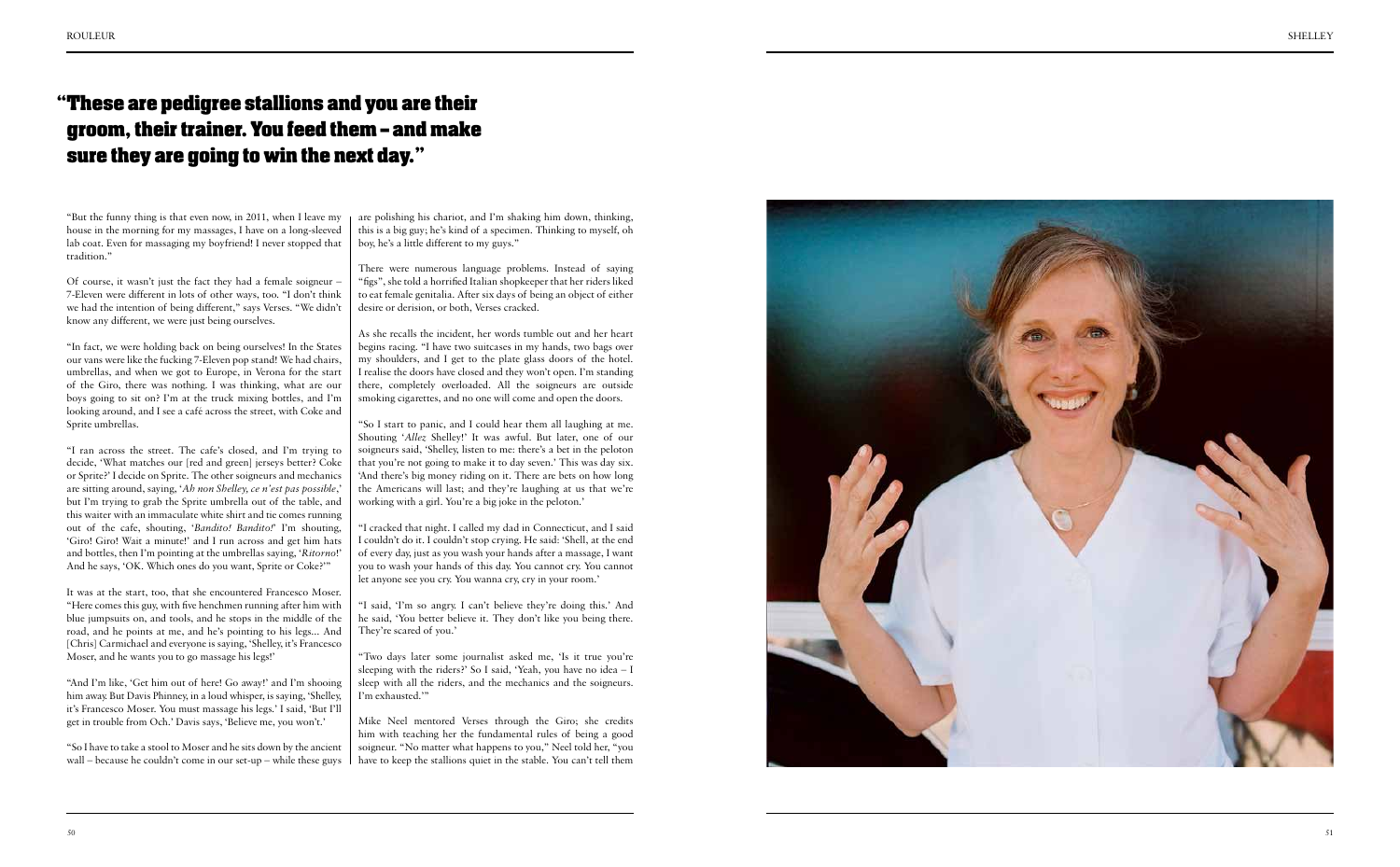It was towards the end of the 1988 season and the young rider in question – a Dane – was a third-year professional. He hadn't had a good season. In fact, Toshiba was a marketing-driven determine the value of a rider.

"Don't worry, Bjarne," Verses told him. "I'm sure someone will pick you up and develop you."

team that used data, derived mainly from media coverage, to Mid-way through his massage, this young rider was called into a meeting. He left Verses, and returned 20 minutes later, ashenfaced. "Shelley, they're getting rid of me," he told her. "Apparently I'm of less value to the team than you – and you're a soigneur." Verses knew about doping, certainly. It was part of that world; we all know that now. She remembers being struck at first by how many riders, especially star riders, carried attaché cases. "I thought, 'Wow, these bike riders must be really intelligent!'" she laughs. Later, of course, she discovered that the cases were stocked not with reading material, but with medical paraphernalia – legal and illegal.

later, he won the Tour de France – with the help of EPO, as he admitted in 2007.

Verses laughs. The rider was, of course, Bjarne Riis. Eight years Verses tells a story about an unnamed rider who threatened to visit a notorious soigneur from a rival team if his own soigneurs didn't grant his request to be doped. Verses spoke to her boss, who reluctantly granted the wish. Or so the rider thought.

what happened to you, any of the stories; that you were stuck in traffic; that you almost didn't make it to the finish; what the press are asking you; nothing. No matter what team you're ever on. I don't want these stallions to snort, rear, or get nervous. These are pedigree stallions and you are their groom, their trainer. You feed them – and make sure they're going to win the race next day."

Verses says: "Over the years, I would get thrown over the barricades by gendarmes or carabinieri; pushed off the finish line at Alpe d'Huez by cops with batons; I'd get lost for seven hours in the Pyrenees; I'd get pushed against walls by riders who wanted to kiss me. And I couldn't tell them anything."

I can imagine that keeping schtum didn't come easily to Verses. But the riders loved her. Greg LeMond would always

squirt her with water from his water bottle in the feed zone (an affectionate gesture). And that picture of her cradling Jean-François Bernard's head in her arms, wiping his face, is telling. Tears well up in her eyes as she recalls the riders she worked with.

Remarkably, despite the initial misogyny and outright hostility, Verses fell in love with this world, and she remains fiercely protective of "her boys" – all the riders on all the teams she worked on. She tells what initially sounds like a poignant story about one young rider at Toshiba (she was lured to the French team, formerly La Vie Claire, by Paul Köchli in 1987; her salary jumped from \$7,500 to \$35,000; by now she was in a relationship with Phil Anderson, whose team, Panasonic, had also been interested in employing her).



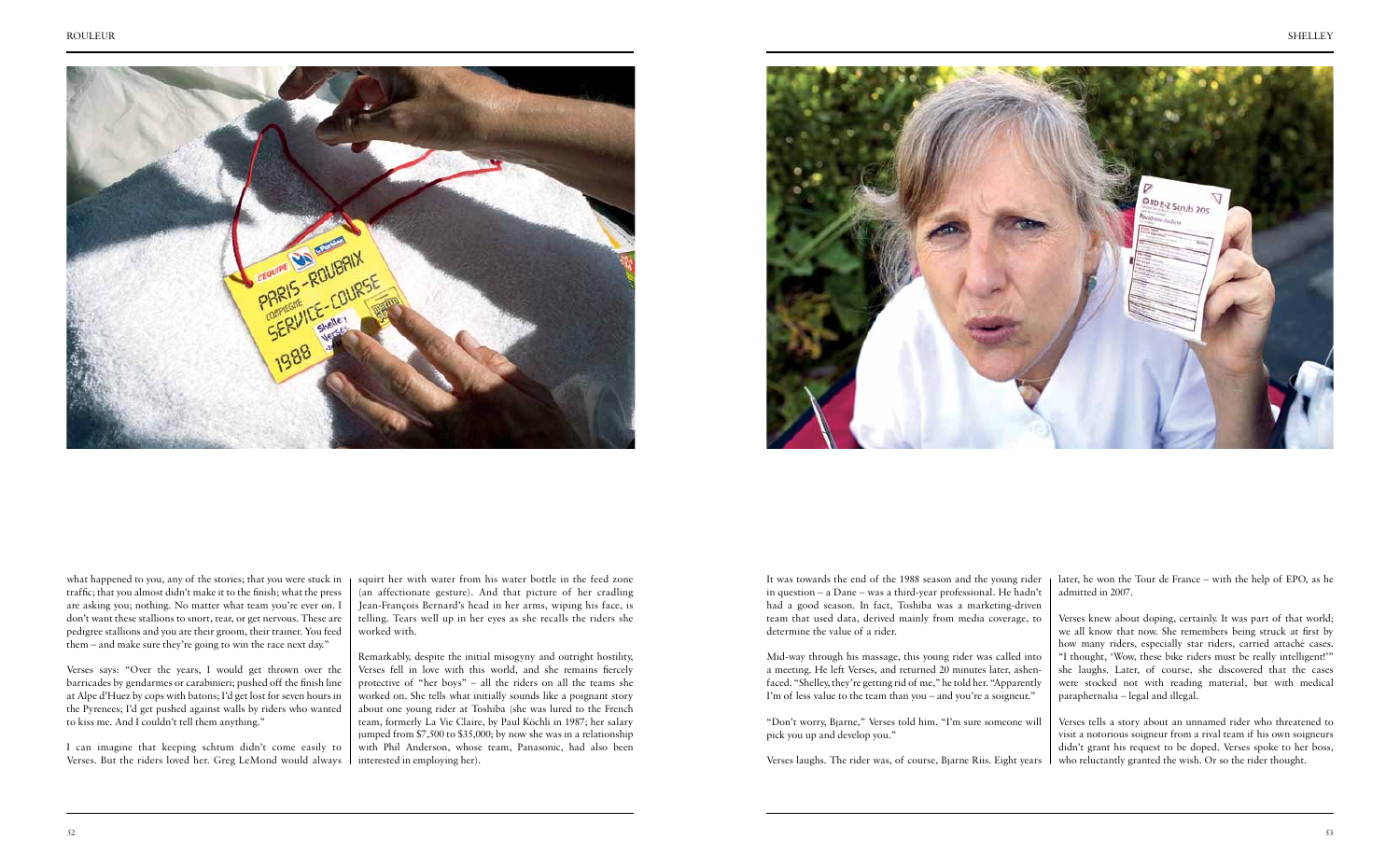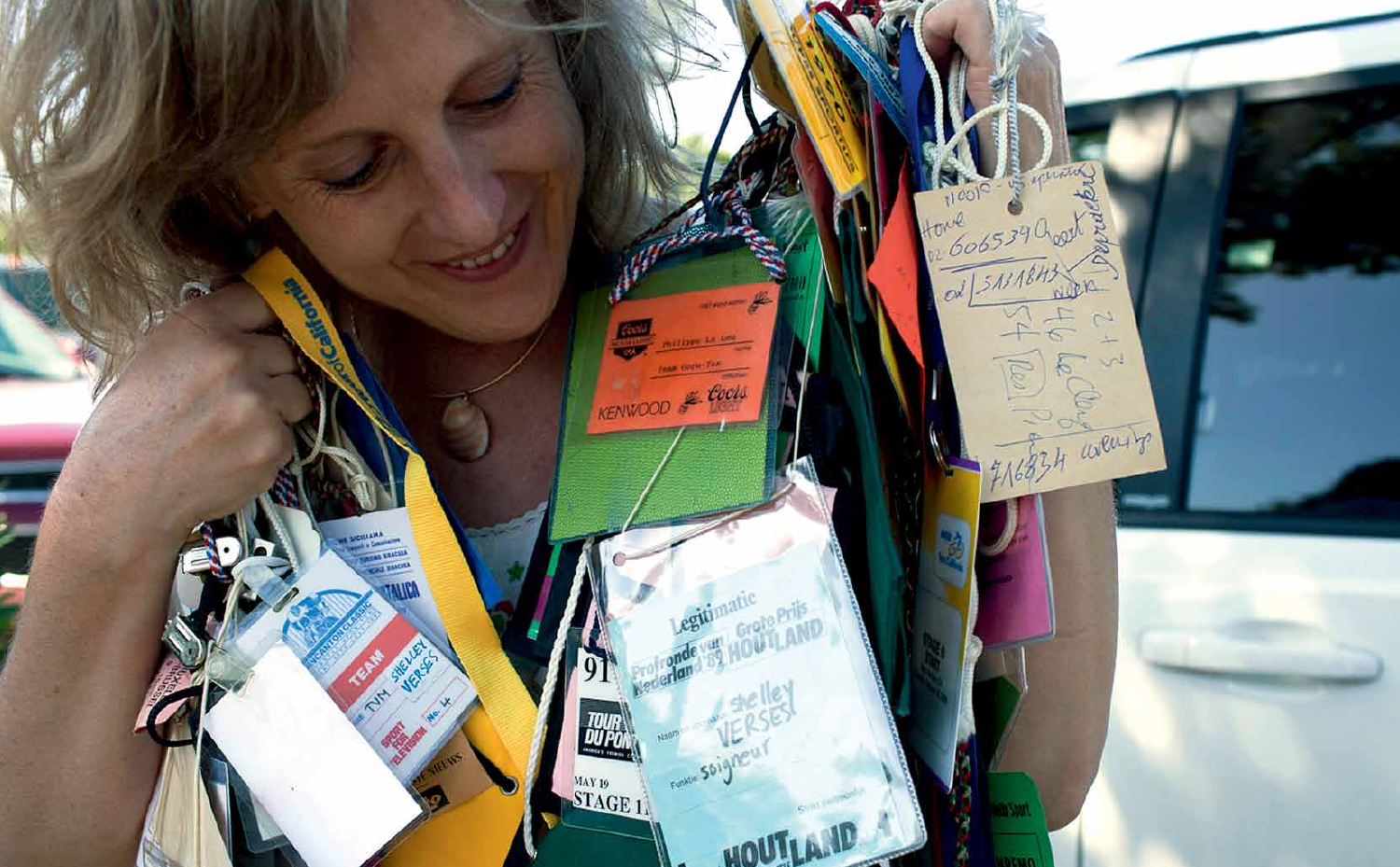In fact, he was given a pep talk by the head soigneur, who warned him of the potency of the product he was about to be given, and then injected him "with several subcutaneous homeopathics. We scrapped off the name with a scalpel so he wouldn't see what we were giving him." He was then given a "bomb" – a huge capsule, to be taken, he was told, ten kilometres before the end of the following day's stage. This "bomb" contained nothing more sinister than amino acids. Yet, as Verses stood by the finish the following day, listening to the race commentary, she heard, as the race entered the final 10km: "And [the rider in question] has attacked!" The power of placebo.

(On another occasion, the same rider, during a race in Holland, demanded a Brazilian prostitute. The wish was granted by the team's head soigneur – on two conditions: "You take no longer than thirty minutes, and no standing up!")

As Verses describes it, there were notorious soigneurs, well practiced in the dark arts, but good soigneurs would, first and foremost, look after their riders. Sometimes that meant protecting them from themselves.

It is perhaps telling that Köchli was so keen to recruit Verses in 1987. A known opponent of doping, who did what he could to run a clean team (which wasn't easy, and might have been impossible), Köchli "wanted a big clear out; he wanted to change the mentality of the team".

"When he called," says Verses, "I said I didn't have any interest in going to a European team. But he persisted." And he offered a substantial pay rise. "There was so much money on that team," says Verses.

"Changing the mentality" covered everything. Köchli wanted Verses to act as his broom, clearing out and freshening up - but she encountered fierce opposition from Bernard Hinault's old soigneur, Joël Marteil. Hinault had just retired, but Marteil was still in charge, and set in his ways. For example, he filled the musettes with exactly the same food everyday: "The same panini, a tart and mint water, 200 days a year. No cherry water or lemon water; no chocolate bars; no change of filling; no fruit. Just no fun!"

At the early season Étoile de Bessèges race, Verses changed the feed following encouragement from Köchli – and Marteil

# **"Tears well up in her eyes as she recalls the riders she worked with."**

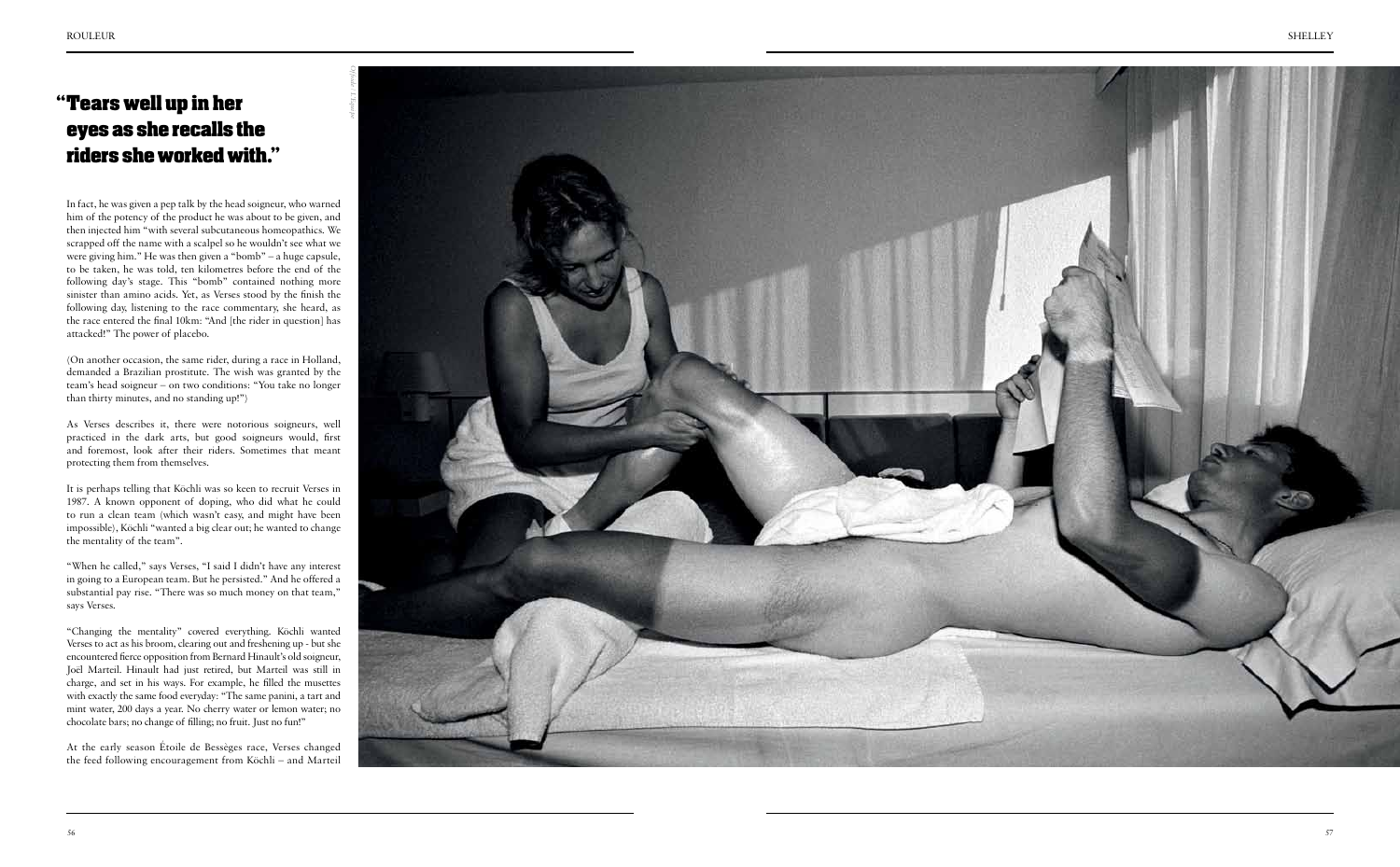exploded with rage. "He went through the musette bags, took all the food out, laid it on the ground, got in the team vehicle, and ran it over, back and forth, back and forth, with all the food exploding over the parking lot."

When Verses reported the incident to Köchli's second-incommand, Maurice de Guilloux, Köchli called Marteil and told him Verses was in charge of the feed. "Then the hostility really started to build," she says. Yet it was the beginning of the end for Marteil: Köchli sacked him soon after.

Verses' musettes, for the record, featured, "choc bars, cream cheese and mandarin fillings, or tuna sandwiches, or chicken; puddings with a little piece of fruit; and I'd sometimes wrap them up in a picture torn from a Playboy magazine. For fun, you know? These boys suffered; they deserved to have some fun."

Later, on TVM, she was in the unusual position of working for the same team as her partner, Anderson. They lived together in Waregem, Belgium. It gave Verses another extraordinary insight into professional bike riders.

Patrick Jacobs, who'd ridden as Claude Criquielion's domestique, had been signed by TVM to work for Anderson. "Patrick called," says Verses, "and said he wanted to come and live at my house; to live with Phil, so he could understand him properly and know the rhythm of his body.

"It was extraordinary! He came for three days and three nights. He woke up before Phil woke up; he ate and drank everything Phil ate and drank; he trained with Phil; he slept in the spare room and he asked so many questions. Phil was doing heart ratebased training – it was brutal. He was supposed to do it on his own, but Patrick did everything with him and really suffered.

"But he saw that as necessary for the job. He didn't want to disturb Phil, so the questions were guided like missiles towards me: how many bottles does he drink? What's in his bottle? Is he completing the bottles you're giving him? When does he stop for a pee? If he wears arm warmers, does he take them off, and when? The questions were insane! But he was going to be his water-carrier, his right-hand man; he needed to know this stuff if he was going to be a good domestique."